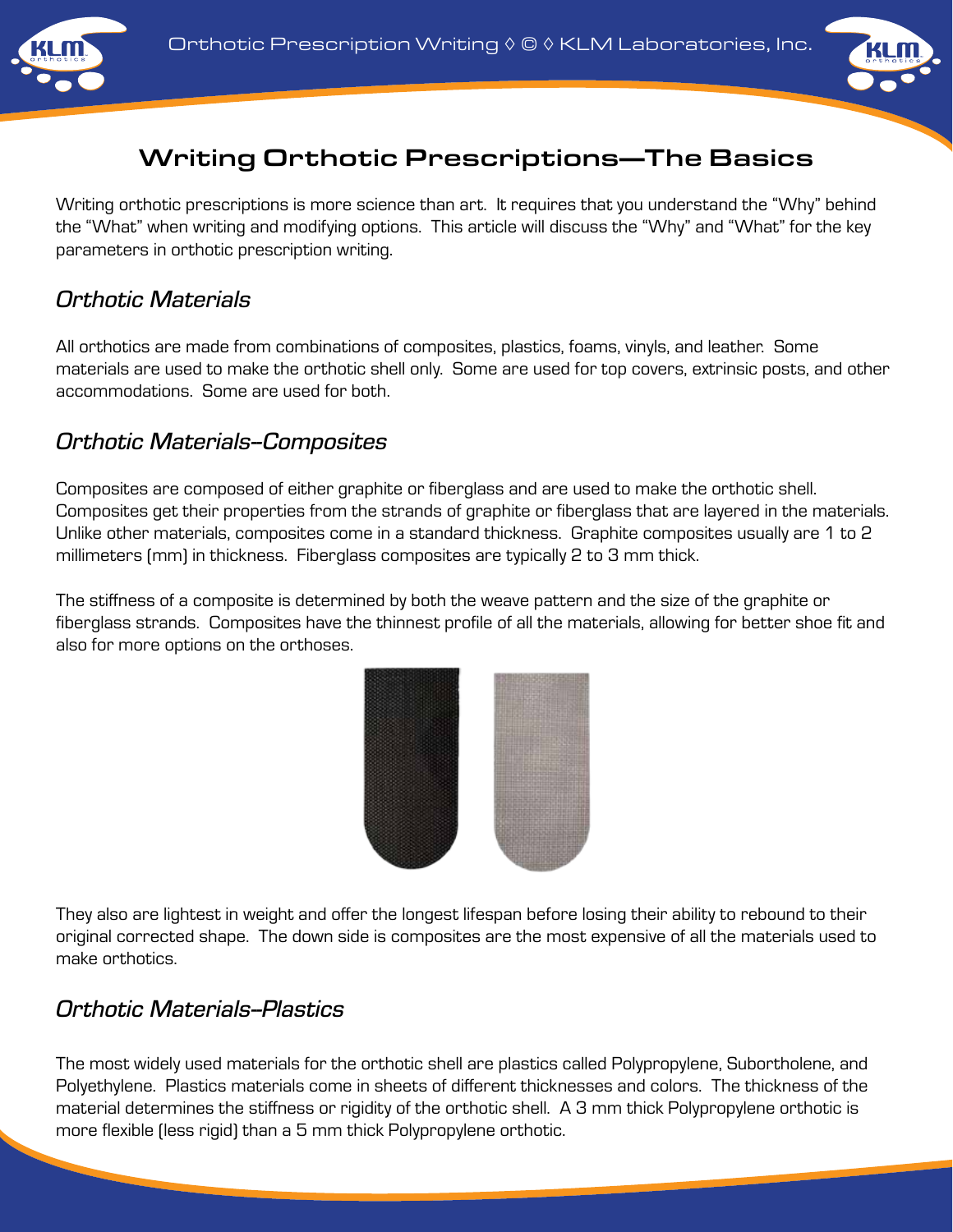

Thickness also affects how long the shell can flex and rebound to its original shape. A 3 mm thick polypropylene orthotic will lose its ability to rebound to its original corrected shape faster than a 4 mm or 5 mm thick polypropylene orthotic on the same patient.

Polypropylene, subortholene, and polyethylene offer a medium lifespan before losing their ability to rebound to the original corrected shape, with polypropylene lasting longer than subortholene, which lasts longer that polyethylene. Polypropylene, subortholene, and polyethylene also represent the least expensive material for making orthotics and represent the middle, or median, as far as orthotic weight. They make heavier orthotics than composites and lighter orthotics than the materials described next.

# *Orthotic Materials—EVA Foams, Plastizote, and Leather Materials*

When patients cannot tolerate plastics or composites for the orthotic shell, the best options are ethyl vinyl acetate (EVA) foams, plastizote, or leather.

EVA foams, like plastics, come in many colors and styles. Plastizotes come in three basic colors, pink, white, and black. Leather also comes in many colors and styles. EVA foams, plastizotes, and leather are often used to make the orthotic shell in diabetic and/or geriatric patients who need a softer, more forgiving orthotic shell.





EVA foams, plastizote, and leather materials typically are requested for the orthotic shell when making accommodative orthoses. They almost always require shoes with removable insoles or extra depth shoes, and represent the heaviest and bulkiest materials for making orthotics.

The stiffness is determined by both the thickness and durometer or density of the materials. The thinner the EVA foam or leather shell and the lower the durometer of the shell, the softer and more flexible the device will be. Most diabetic orthotics are made from a 45 durometer EVA foam and are soft and flexible. Likewise, 75 durometer materials are quite hard and stiff.

Plastizotes come in three stiffnesses that are related to color: pink is softest, white is the median, and black is very stiff and hard.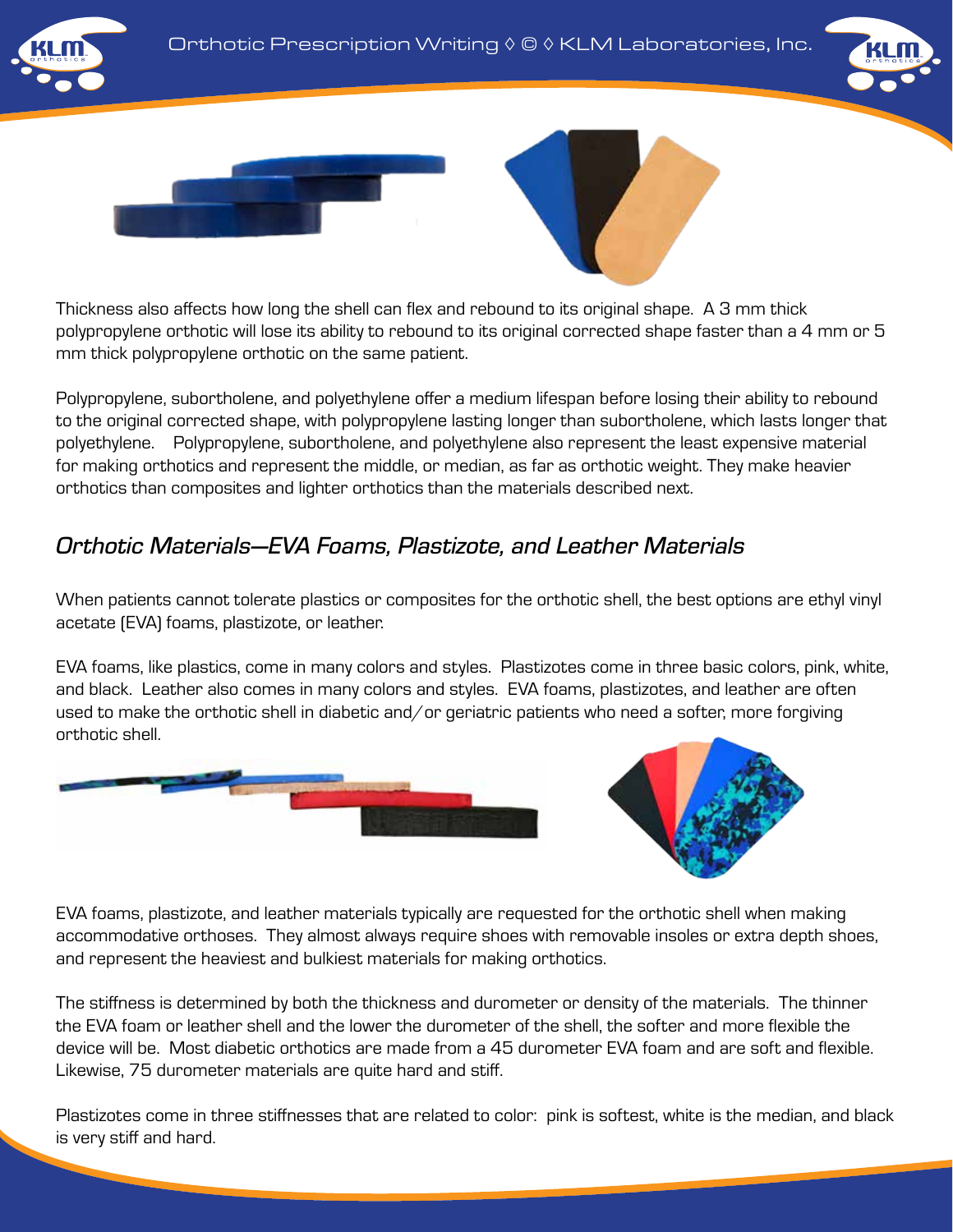





# *Orthotic Materials—Vinyls, Foams, Plastizote, and Leather Materials*

Vinyls, foams, plastizotes, and leather are also used in various combinations to add padding, shock absorption, support, and to enhance product appearance.

Vinyls are the most popular material used for the interface against the skin—the final top layer of the orthotic. They are least expensive, can be printed on, and come in many colors and styles. Vinyls, however, have no wicking properties: they do not absorb water.

Foams are often added to provide additional padding on the top surface of the orthotic or to add padding under the ball of the foot to the sulcus or the end of the toes. Foams also are used for heel pads, metatarsal pads, and forefoot accommodations. Foams are made of EVA, Poron, or Neoprene.

EVA foams come in many colors and thicknesses. Thin 15 to 35 durometer EVA foams are excellent materials for extra padding and shock absorption, or as the final top layer for interfacing the skin. EVA foams do not absorb water and represent least expense materials for extra padding. EVAs also wear faster and bottom out quicker than the other soft materials.

Poron foams come in many different colors and thicknesses but only one standard durometer. Poron foams are soft and are typically used to provide extra padding and shock absorption. Poron foams also do not absorb water and require a top cover as they are not a good interface with the skin. Poron represents the most expensive of the shock absorbing materials and has the longest life span before bottoming out.

Neoprenes are closed cell foams that have a cloth or lycra top cover. Neoprene foam comes in black but the top covers come in many different colors. Neoprenes do not absorb water and offer the median in regards to cost as well as life span. They also are insulators and can cause feet to sweat.

Plastizote is another closed cell foam that is excellent for diabetics. Pink plastizote is used for the final top layer for interfacing with the skin. Pink plastizote is usually a required top cover for diabetic orthotics that are reimbursable under medicare guidelines, whether custom or preformed.

Leather is the best top cover material for the interface with the skin with non diabetic patients. It comes in many colors and patterns and has the best appearance and longevity of all the top cover materials. Leather also absorbs water and provides excellent wicking capabilities. It is also the most expensive of the top cover materials.

# *Orthotic Materials—How to Order*

The key to ordering materials is to match cost, stiffness, and durability with the patient's shoes, specific application, and special requirements. For example, graphite composites are excellent for men's and women's fashion shoes—or hard-to-fit shoes that do not have removable insoles. Polypropylene is excellent for sport applications where you want low cost and require flexibility in the shell. EVA foams, plastizote, and leather provide comfortable support for diabetics and geriatric patients.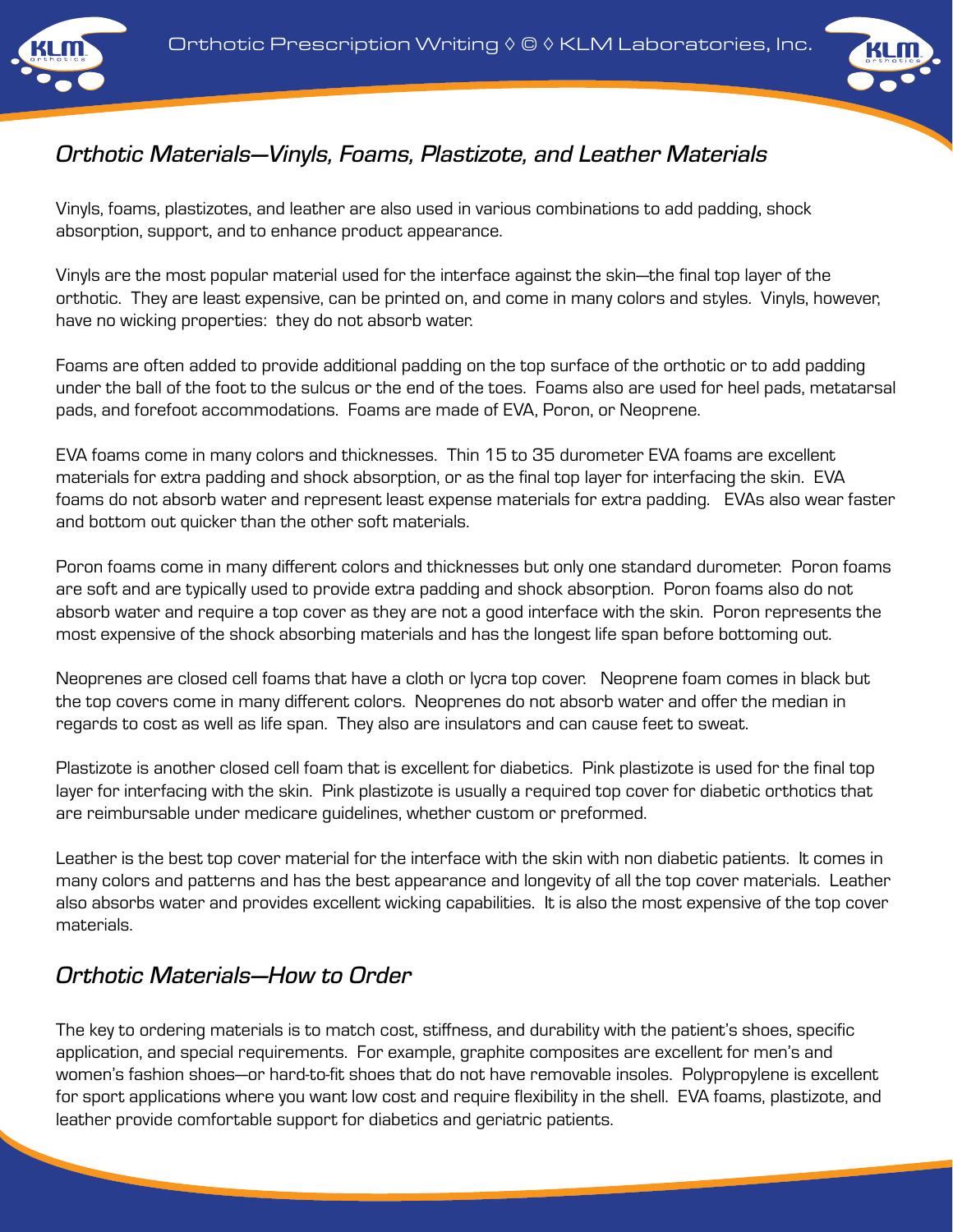



First, consider the patient's age, sex, weight, physical condition, and biomechanical requirements to determine how much control the patient can tolerate. Then look at the patient's shoe requirements and application to determine the shell material and stiffness.

#### *Prescribing the Orthotic*

The most complicated part of prescription writing is understanding the patient's biomechanical requirements and applying that knowledge to:

*The Heel Area The Medial Arch The Lateral Arch The Transverse Arch The Forefoot Area.*

# *The Heel Area—Heel Cup*

The vast majority of variables are in the heel area. It is best to begin with the Heel Cup height.

Most labs choose their standard heel cup height based on gender and shoe type. Typically, men's orthotics have a 12 mm heel cup and women's have a 10 mm heel cup. This is because women's shoes are usually less accommodating for orthotics. The higher heel cup has a tendency to lift the heel higher in the shoe and also makes the orthotic wider, making it difficult to fit comfortably in fashion or tight fitting shoes.

Most sport related orthotics have a 14 mm heel cup. Luckily, most sport and work shoes now have removable insoles, which provides more options that will increase control and not create shoe fit problems.



It is very important to understand how your lab measures their heel cup heights. Some labs use the outside measurement of the orthotic shell. Some use the inside. The inside heel cup and the outside are usually different and depend on the thickness of the orthotic material, as this can matter in tight fitting shoes. Too much thickness can lift the heel out of the shoe.

To counter this, you can ask the lab to lower the heel cup or to plantar grind the heel to 1 mm thick at the heel contact point. Some materials, like graphite or fiberglass, cannot be thinned plantarly without damaging the inherent structure of the material-i.e. you cannot order a plantar grind on a composite device to plantar thin the heel.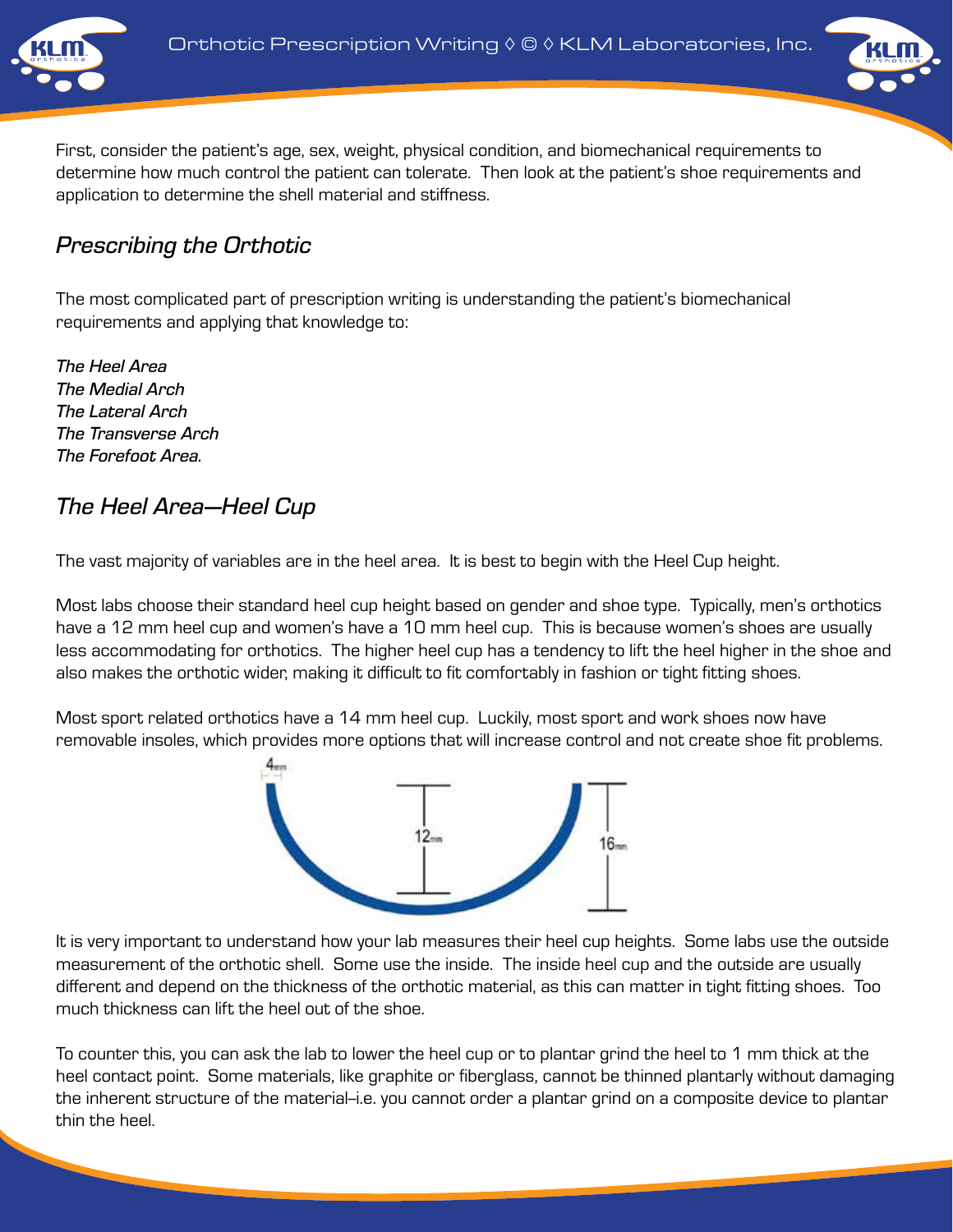





The basic rule is this: The higher the heel cup, the more the orthotic will contour the heel, and the more control you will have on the foot. A higher heel cup increases the stiffness of the orthotic due to the increased amount of curvature where the heel transitions into the medial and lateral arch. A higher heel cup also widens the device in the heel area.

You can also order different heel cup heights for the medial and lateral sides. Certain conditions call for deeper heel cups on one side only. For example, an increased medial heel cup height will better control early midstance pronation. Or, an increased lateral heel cup height will improve control of heel inversion in cavus feet or patients who have a tendency for lateral ankle sprains.

## *The Heel Area—Rearfoot Posts*

Rearfoot posts are usually added to resist and control heel contact pronation from heel contact through the early stance phase of gait. Posts are usually made from hard rubber or EVA foams. Many standard orthotics designs come with rearfoot posts, such as most sports orthotics. Rearfoot posts are also an excellent option for patients with a low subtalar joint axis, or whenever there is significant subtalar joint motion in the frontal plane.



Typically rearfoot posts are ground flat with a slight inflare to a certain degree of inversion—the standard is 4 degrees. But you can order more or less. For example, you may want to order 6 degrees if the patient has a high calcaneal inclination angle. Or, zero degrees if you want to prevent heel contact supination.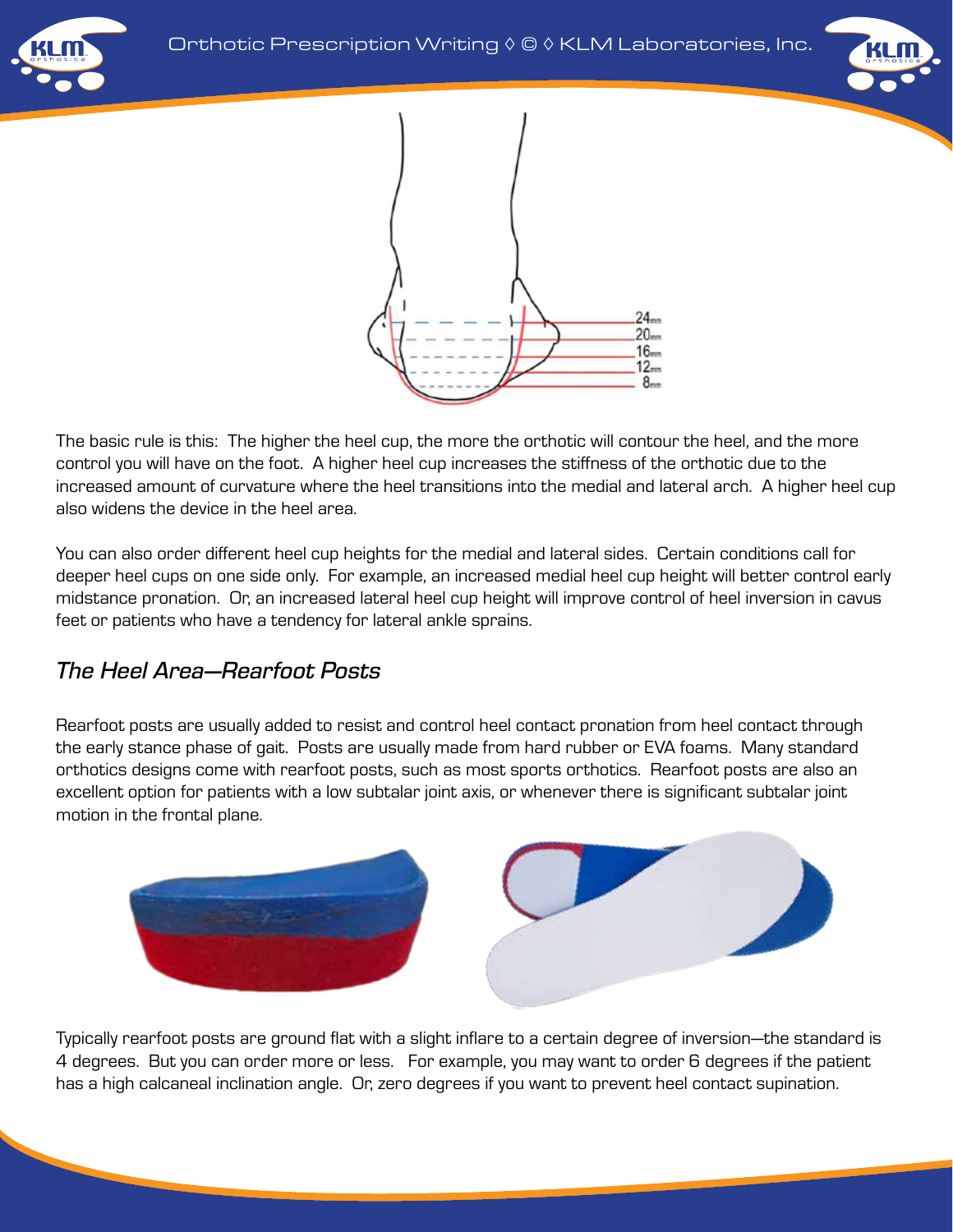



Note, the more inversion you order in the rearfoot post, the more your raise the heel in the shoe, which can cause the foot to lift out of the heel counter.

Most posts are ground flat in an inverted position and use the materials compression properties to allow eversion. A soft, 45 durometer EVA rearfoot post will resist pronation or supination less than a hard, 65 durometer post.

You can also order an exact amount of motion ground into the post. For example, 4 degrees of inversion with 4 degrees of motion. This allows for better shoe fit. But no matter how you slice it, the rearfoot post will lift the heel in the shoe, so shoe style is a very important variable in the prescription writing process.

## *The Heel Area—Flares*

Another important option for rearfoot posts is a Flare. Adding a flare increases the area of control. Lateral flares are quite common for patients with lateral ankle instability. Likewise, a medial flare can help delay both the speed and extent of heel contact pronation. Flares are often used in combination with other modifications. More on this as we go.



And like most orthotic modifications, flares can cause shoe fit problems.

## *The Heel Area—Heel Lifts*

You can also add Heel Lifts to rearfoot posts. Lifts are often added to the prescription for a limb length discrepancy. They also can be used to address a patient's equinus condition, especially osseousis equinus or forefoot equinus.



Shoes with removable insoles allow you to elevate the heel in the shoe up to about  $1/4$  inch (6mm) and most labs recommend never going higher that. Extra depth shoes allow for even higher heel lifts, or lifts that raise the heel, arch, and forefoot areas of the foot simultaneously--which is the best way to accommodate a limb length discrepancy.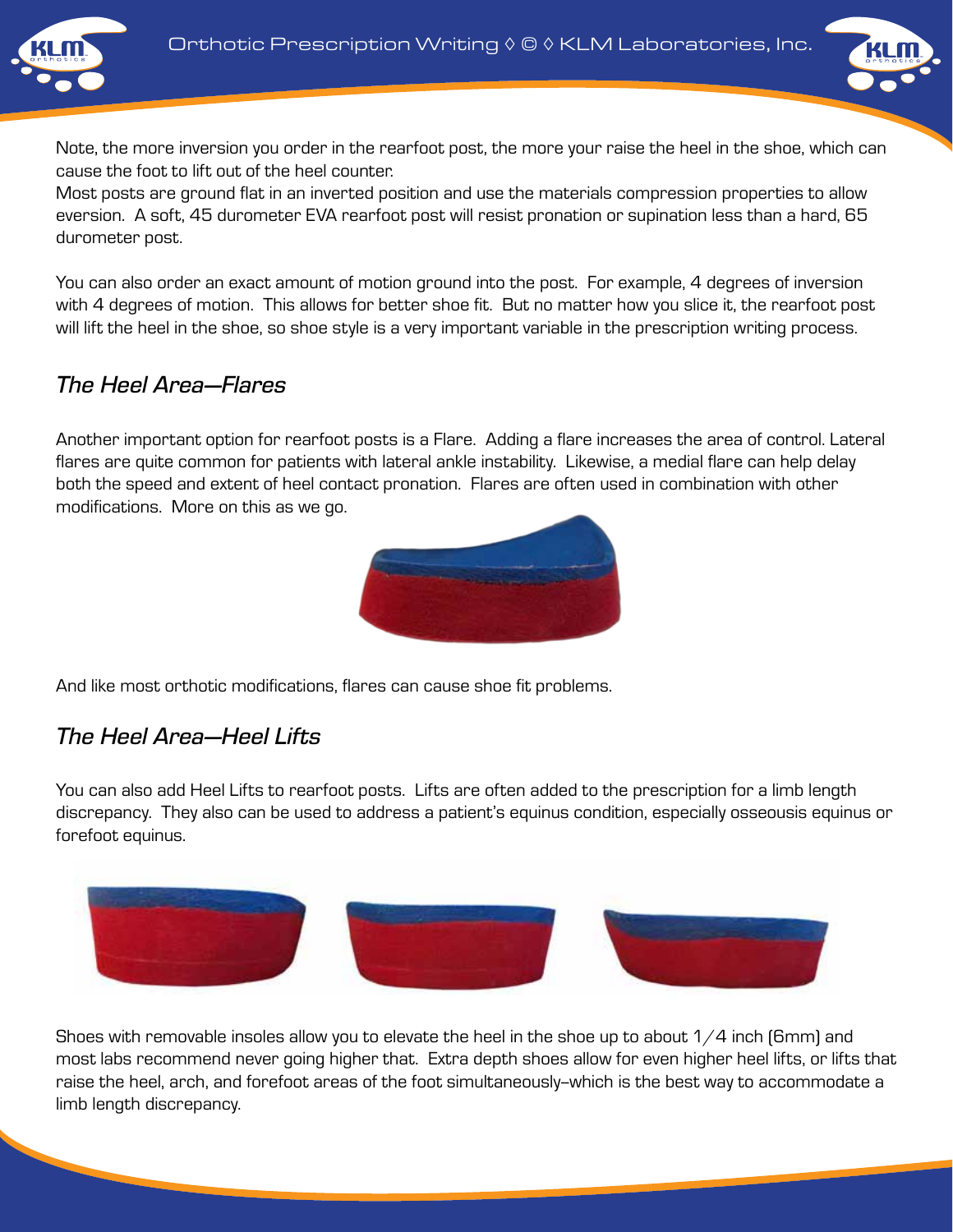



# *The Heel Area—Skives*

Skives are another important option. Medial Skives involve flattening the heel area under the medial aspect of the positive cast, or mold, generating a corresponding flat shape on the orthotic under the medial posterior aspect of the calcaneus.

Medial skives create a supinatory moment from heel contact through the early stance phase of gait and thus create additional resistance to pronation, as with an inverted rearfoot post. Studies have also shown that skives can be more effective than rearfoot posts. Skives are also a great option when the patient's shoes cannot accommodate a rearfoot post.





Many patients benefit by the use of combining techniques. For example, increasing the medial heel cup height, adding a medial flare to the rearfoot post, and adding a medial skive are excellent combinations for controlling early midstance pronation.

The same is true of Lateral Skives. Same principle--the lateral skive causes a pronatory moment from heel contact through the early stance phase of gait and thus create resistance to supination, much like a flat or everted rearfoot post. Combining an increased lateral heel cup height with a lateral flare on the rearfoot post, and a lateral skive are excellent options for patients who have a tendency for lateral ankle sprains.



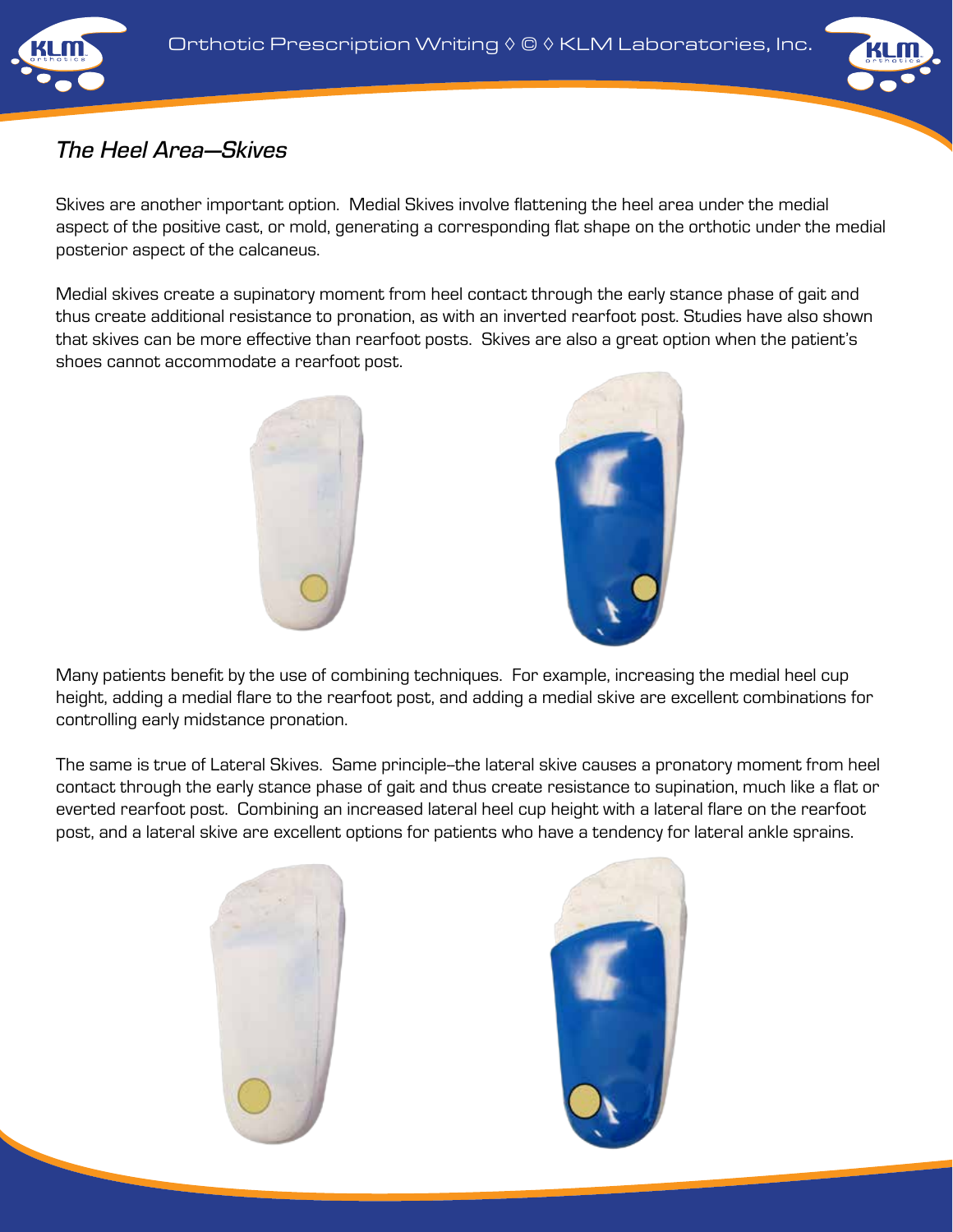



# *The Heel Area—Heel Pads*

Heel Padding can be added to any orthotic. Heel pads provide additional comfort to tender heels. They also can be cut to off-load pressure from a sore spot to the surrounding area with a horseshoe cut out or donut cut out.





Heel Pad Horseshoe Pad Donut Pad



Both horseshoe cut outs and donut cut outs are very effective for offloading heel spurs or pain from plantar fasciitis. Most labs recommend no more than  $1/8$ th inch (3mm) thick heel pads because they lift the heel higher in the shoe causing shoe fit problems.

## *The Medial Arch—Cast Correction*

The role of the Medial Arch Fill is to flare the medial edge of the orthotic away from the foot's natural contour to allow for some flattening of medial arch. You can increase or decrease the medial arch fill on the positive mold based upon patient need.

Increasing the arch fill will lower the medial arch height of the orthotic and allow the foot to pronate more on the device. This can be especially helpful for older patients or obese patients who cannot tolerate full correction.







Increased Fill Normal Fill Decreased Fill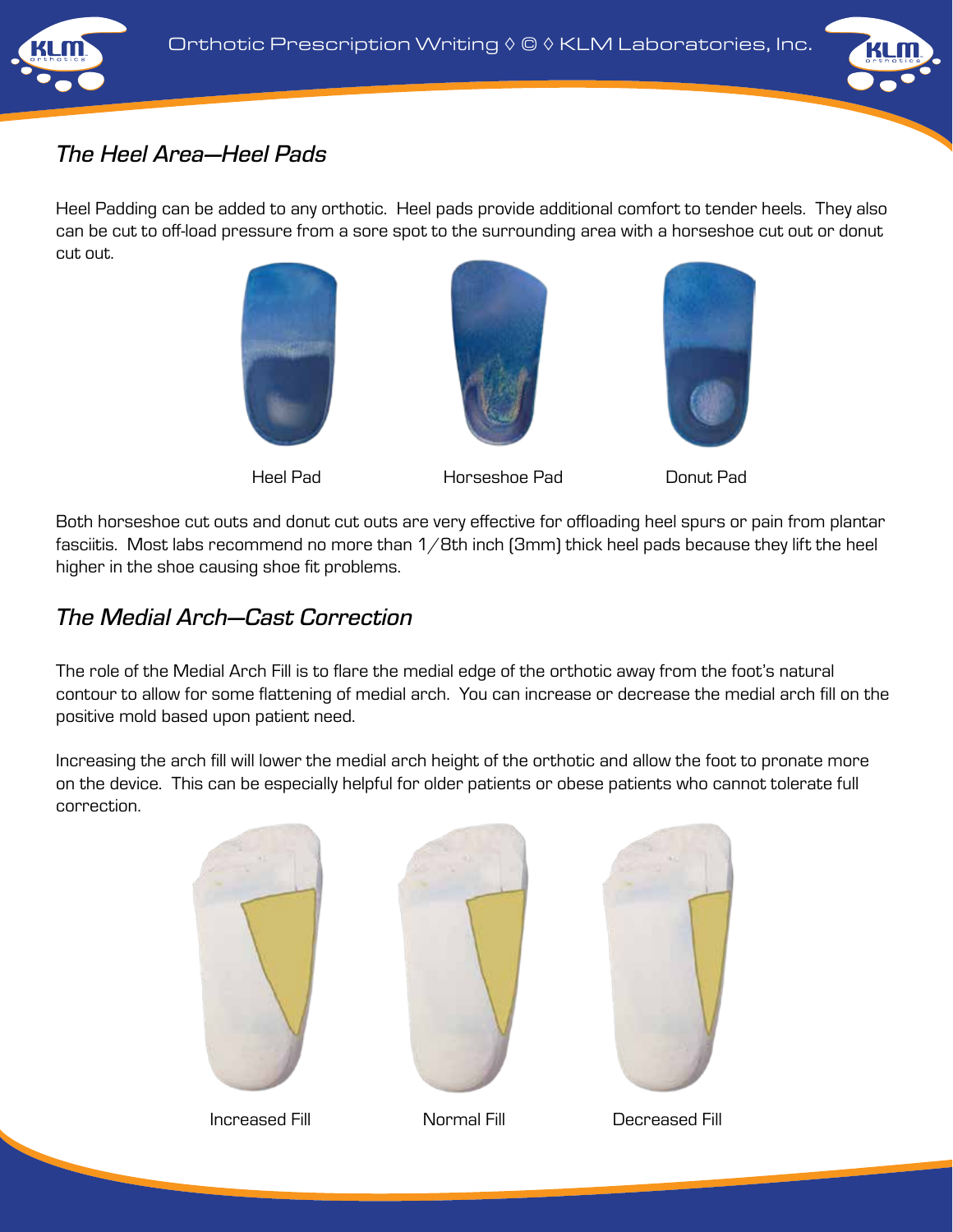



Decreasing the arch fill will raise the medial arch height on the orthotic, allowing for a closer fit to the foot's medial arch and provide more control of pronation and the foot in general—most often used for kids, young adults, and athletes.

Thus, the height of the arch directly affects the stiffness, or rigidity, of the orthotic shell. See the arches below. Both have the same width and thickness. The higher arch will be stiffer or more rigid because of the increased curvature. This rule applies to all spring like arches.



Clinical pearl: by ordering less Medial Arch Fill, you can get the same stiffness out of an orthotic from a thinner plastic plate, or a more flexible composite weave. By ordering more Medial Arch Fill, you get a more flexible (less stiff) orthotic.

# *The Medial Arch—Plantar Fill*

A very popular addition is a Plantar Arch Fill, which is very common with many types of sport applications. Plantar Arch Fills are added when you want some flexibility in the shell, but don't want the shell to "bottom out." Plantar arch fills are usually done with EVA foams or Poron. The higher the durometer or density of the fill material, the stiffer the orthotic. So an Aerobic orthotic for a woman would typically use poron. Tennis orthotics for a serious player would be 65 durometer EVA.



Note that plantar arch fills also fill the shoe and can cause shoe fit problems especially with shoes that do not have removable insoles.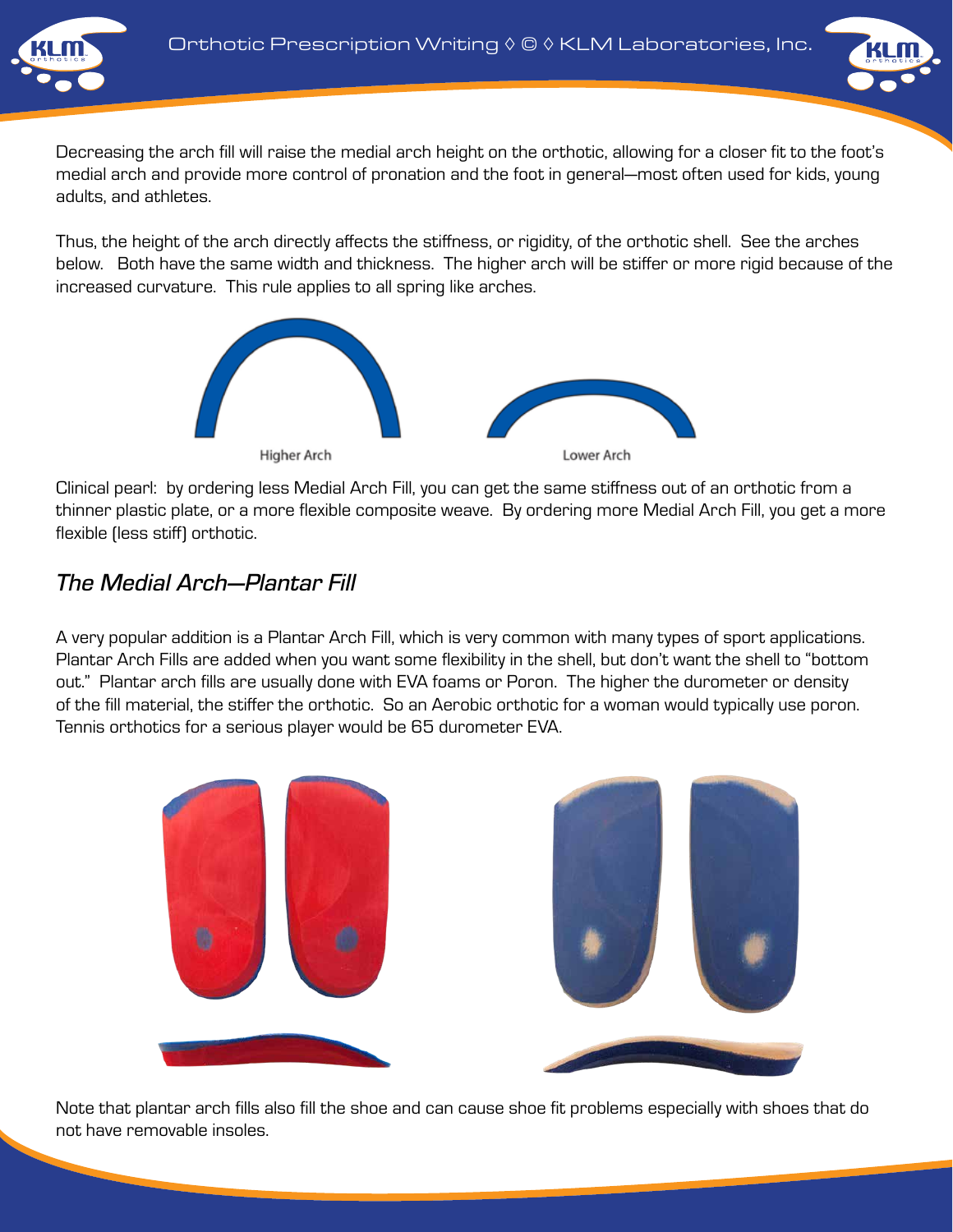



#### *The Medial Arch—Medial Flange*

Medial Flanges are added to increase orthotic stiffness and pronation control. This is achieved by rounding up the medial aspect of the arch correction and shaping the device so that it wraps medially up around the first ray and talar/navicular (TN) area. Medial flanges are usually accompanied with a higher medial heel cup.



Medial flanges, however, can create shoe fit problems in adult shoes. And most adults cannot tolerate the additional stiffness and control. Medial flanges are used most often with children and are an integral part of a standard UCBL type device.

Also look for a TN bulge on your pes planus patients during midstance. You will need to accommodate it in the flange correction, creating a pocket to accommodate the TN bulge. It also helps to add a little padding in the pocket.

## *The Medial Arch—Fascial Band Accommodation*

Fascial Band Accommodations are added when patients have a flexible anterior cavus causing the Hallucis Longus Tendon (HL) to "bowstring" at heel off, irritating the medial arch of the foot. You can test for this by dorsiflexing the first toe and watching the HL under the first/second metatarsals.

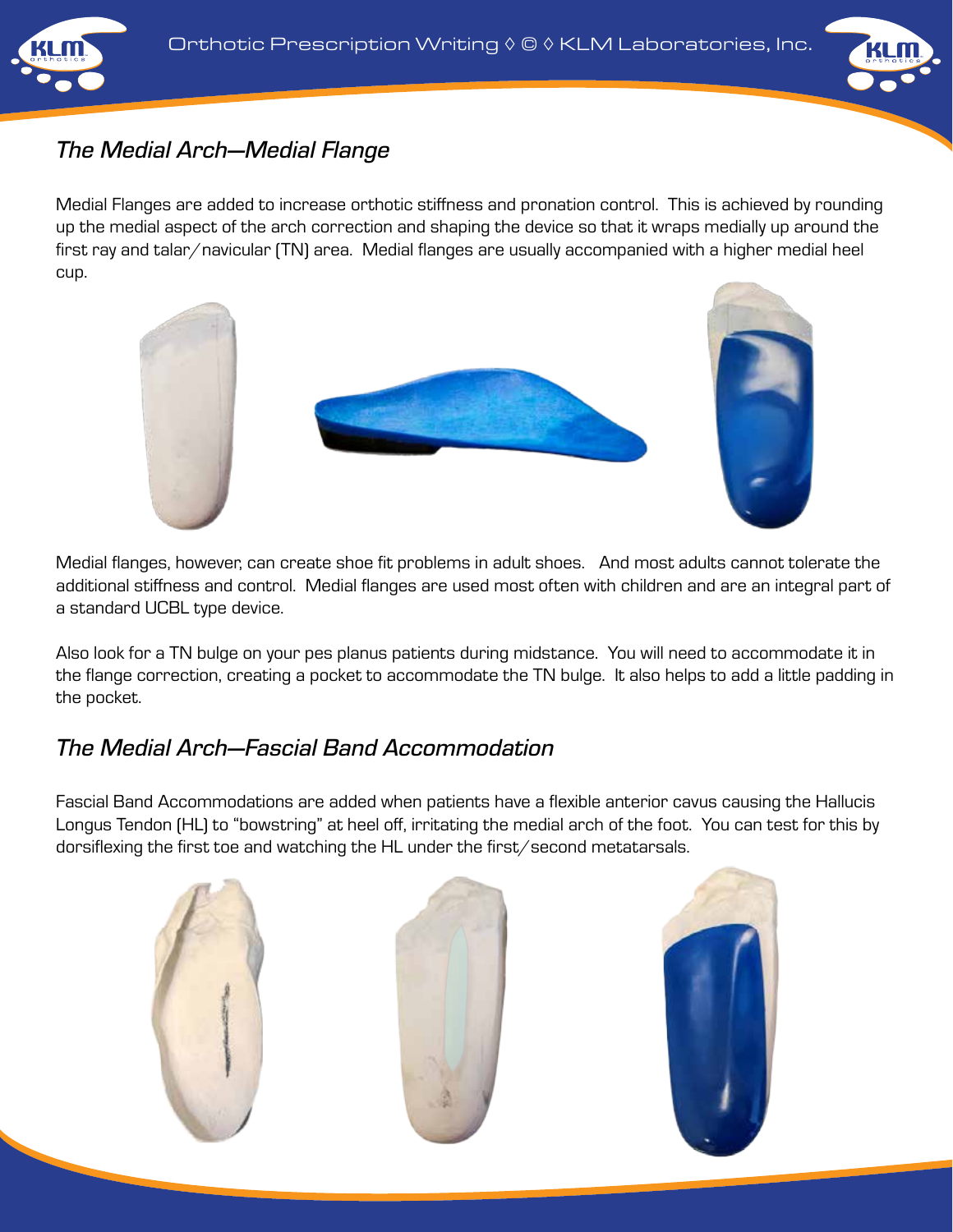



If you see this bowstring, mark it with an ink pencil so it will transfer to the plaster cast. If you use foam or a digital scanner, make sure it is visible in the foam or in a photograph. The lab can then add a ridge to the positive mold at that location, mimicking the prominence created by bowstringing of the plantar fascia.



The resulting orthotic will have a groove under the HL, eliminating the irritation.

## *The Lateral Arch—Cast Correction*

The purpose of the Lateral Correction is to account for fat pad expansion along the heel and lateral border during weight bearing. Typically added to non weight bearing casts or digital scans.



So it is important to identify patients with excess fat or who lack tissue tone in the heel area, when considering how much lateral correction to request. Excess fat add more. Lack of fat tissue, add less.

# *The Lateral Arch—Styloid Process Accommodation*

When patients have a large or tender styloid process on the base of the 5th metarasal, order a Styloid Process accommodation. The lab will add additional expansion laterally around the base of the 5th met and also under it. The resulting orthotic will have a pocket for the Styloid Process to fit into comfortably. You also can add soft foam in the pocket to provide additional comfort.

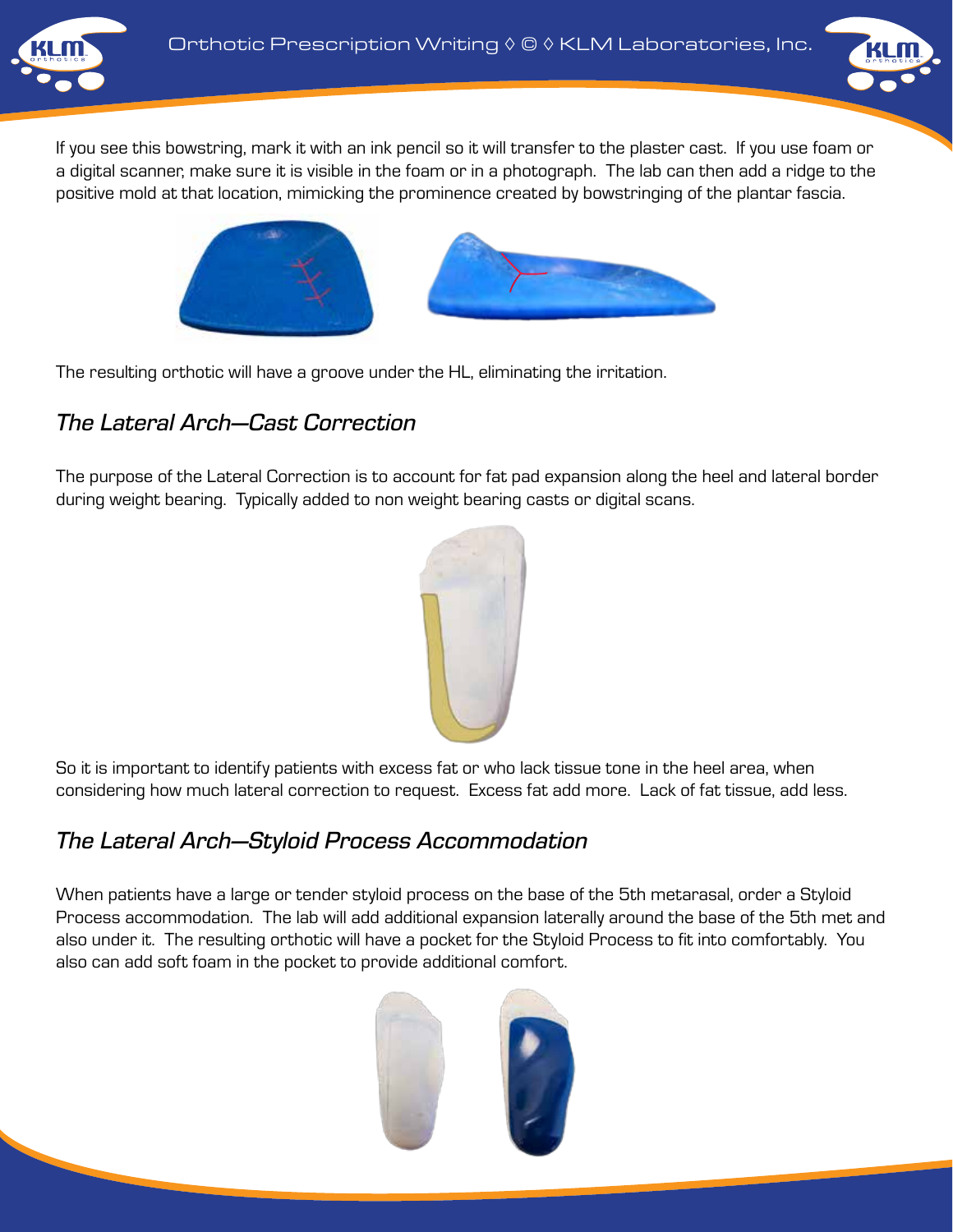

Styloid process accommodations also are useful with patients who tend to subluxate the lateral column at the cuboid 5th metatarsal joint during heel off and into propulsion.

# *The Lateral Arch—Lateral Flange*

Lateral Flanges help prevent the patient's foot from sliding laterally off of the orthotic and also resist unwanted supination during the stance phase of gait. Lateral flanges are usually accompanied with a higher lateral heel cup and especially useful for patients with increased transverse compensating midtarsal joints, and for increased medial-lateral control at midstance.



Lateral flanges also increase the bulk of the device and make it difficult to fit properly in most adult shoes. Lateral Flanges, like Medial Flanges, are typically used more for children and are an integral part of a standard UCBL type device.

#### *The Tranverse Arch—Metatarsal Raise*

Most labs carve a  $1/8$  inch  $[3 \text{ mm}]$  metatarsal raise into the cast correction in the transverse arch on the positive mold, which translates into a raise on the distal edge the orthotic shell orthotic shell under 2nd, 3rd, and 4th metatarsals with the apex of the raise under the 3rd metatarsal head. You can order more or less according to patient needs.



Many practitioners add metatarsal raises with soft, cushioning materials called Met Pads. Most labs offer different sizes, such as small, medium, large, and extra large.

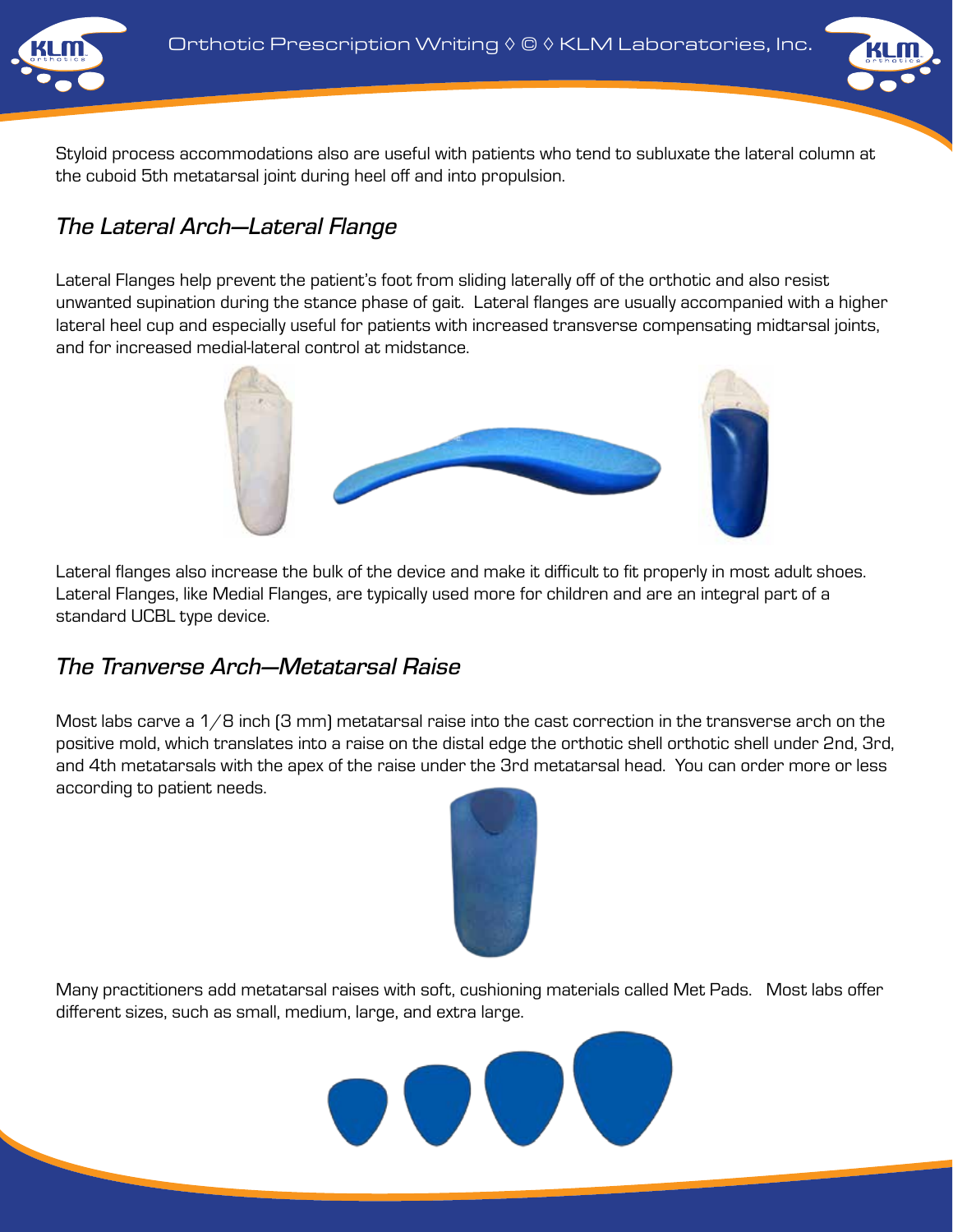



#### *The Tranverse Arch—Metatarsal Bar*

Metatarsal Bars (Met Bars) are pads that lift and cushion all five metatarsal heads simultaneously. Met bars are excellent for adding additional shock absorption at the metatarsal heads or for engaging the foot's windlass mechanism.

You choose the material, the durometer, and the thickness of the Met Bar.

#### *The Tranverse Arch—Neuroma Pad*

Neuroma Pads are ordered to lift and separate the metatarsal heads, taking pressure off the tender nerve pinched between the heads.



Order by telling the lab which interspace to place the pad in—such as 2nd/3rd interspace-and also how thick to make the pad- $1/8$  inch  $[3 \text{ mm}]$   $3/16$  inch  $[4.5 \text{ mm}]$  or  $1/4$  inch  $[6 \text{ mm}]$ 

Special Note: Met Pads, Met Bars, and Neuroma Pads lift the forefoot up in the toe box and can cause shoe fit problems. So be aware of shoe style.



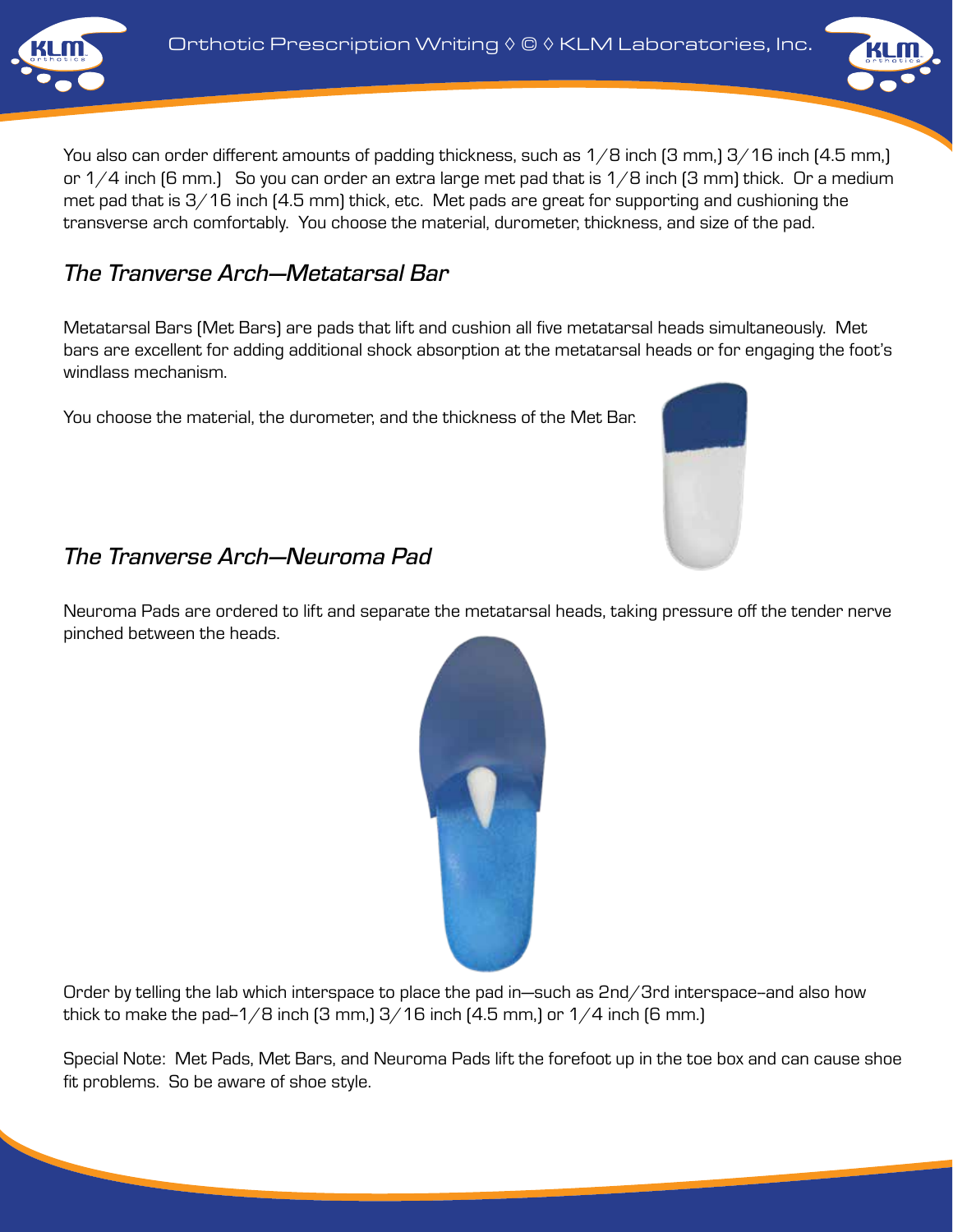



# *The Forefoot Area—Forefoot Accommodation*

The most popular additions to the forefoot area are Forefoot Accommodations. Forefoot accommodations off load sore tender areas, IPKs, lesions, callouses, etc. A padded extension is added to the distal edge of the device that extends to either the sulcus groove or the end of the toes. Then another pad is added that has cut outs for areas that need to be offloaded. You choose the material, the durometer, and the thickness of both the extension and the cut out pad. Forefoot accommodations are often combined with a met pad to lift the metatarsal proximal to the area to be offloaded.



# *The Forefoot Area—Morton's Extension*

A Morton's Extension is indicated for a structural elevatus of the 1rst ray, which causes the 2nd metatarsal head to bear weight excessively because the 1rst ray cannot plantarflex in late midstance and propulsion.



Its purpose is to preload the first metatarsal head and hallux and balance the load on the 2nd ray. Very useful for structural hallux limitus and rigidus, or whenever motion at the 1rst metatarsal phalangeal joint is not desired. The Morton's Extension supports the 1rst metatarsal head and hallux in relation to the 2nd through 5th metatarsal heads and engages the windlass mechanism in late stance and propulsion.

# *The Forefoot Area—Dancer's Pad or Kinetic Wedge*

A Dancer's Pad or Kinetic Wedge is usually ordered to treat Functional Hallux Limitus.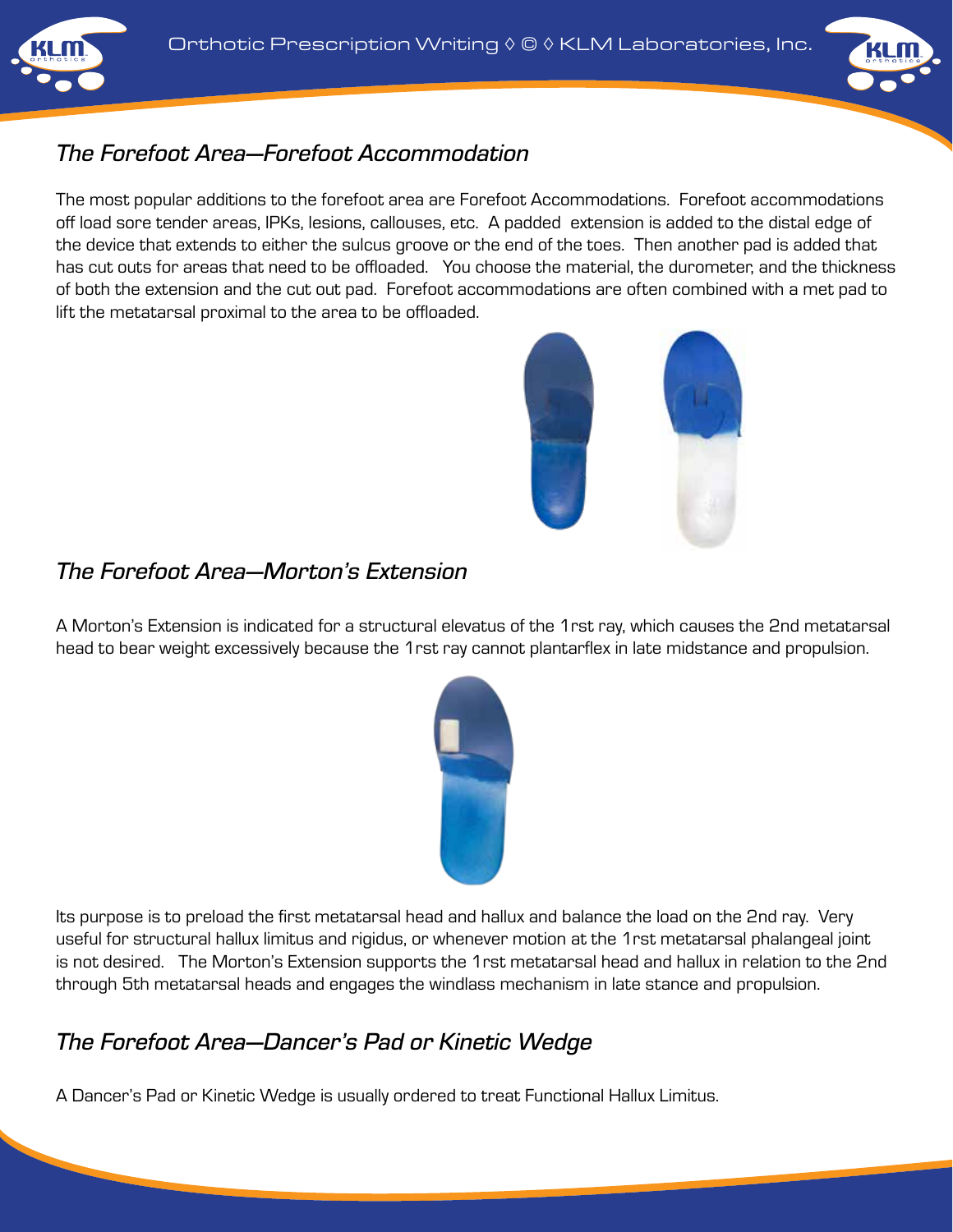





Similar to a forefoot accommodation of the 1rst metatarsal head, the pad lifts 2 through 5 metatarsal heads, allowing the 1rst metatarsal to drop and function below the others, thus enabling 1rst metatarsal phalangeal joint dorsiflexion. Usually combined with a medial tip grind and a flat forefoot post to further allow the first ray and hallux to function below 2 through 5.

# *The Forefoot Area—Varus or Valgus Wedge*

Varus or Valgus Wedges are added to carry the correction from the orthotic forward to the sulcus groove or the end of the toes. For example, if a 5 degree forefoot varus correction is added to the positive cast to invert the forefoot on the rearfoot, this correction ends at the distal edge of the orthosis. Once the heel comes off the ground during gait, the correction is lost. So if rearfoot control does not result in the medial column plantarflexing during propulsion, undesired pronation will occur from heel off through propulsion. Adding a 5 degree Varus Sulcus Wedge extends this correction beyond the distal edge of the orthotic and maintains the correction through heel off and propulsion.



Similarly a Valgus Wedge is used to carry a valgus correction to the sulcus groove or the end of the toes. Very effective for increasing 1rst ray stability and engaging the windlass mechanism.

Varus and Valgus wedges fill the toe box of the shoe and are only recommended for patient's whose shoes have removable insoles. In addition, the amount of wedging available is limited by how much room is available in the toe box of the shoe.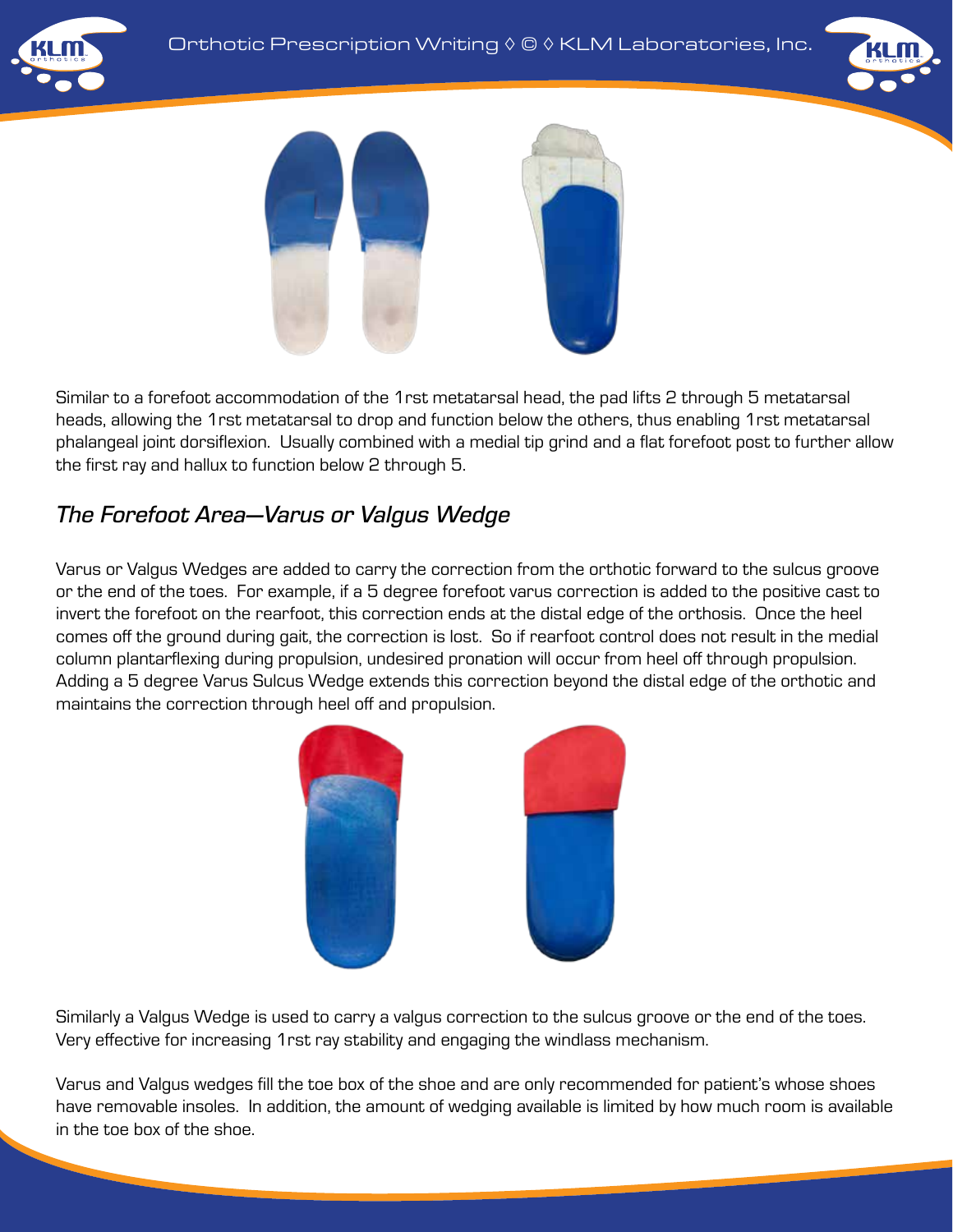



## *The Forefoot Area—Extrinsic Forefoot Post*

During the early days of orthotic fabrication, extrinsic forefoot posts where used to invert or evert the forefoot on the rearfoot. Today, this is usually done intrinsically in the cast correction process because there is less bulk and better shoe fit in the device. But you can still order an extrinsic forefoot post rather than have the casts balanced intrinsically.



Extrinsic Forefoot Posts are typically ordered when you want to stabilize the distal edge of the orthotic. Especially useful if you are grinding back the medial distal tip of the orthotic to allow the 1rst to drop and function below the level of 2 through 5.

#### *The Forefoot Area—Toe Crest*

A Toe Crest is ordered when you want to fill the sulcus groove. Toe crests can be ordered from soft materials such as poron and low durometer EVA foams, or from firm materials such as cork or high durometer EVA foams.



Toe Crests are very effective for stabilizing and supporting rigid or semi-rigid hammertoes. They often are used in combination with other special features to help stabilize the foot from heel contact through midstance and into propulsion.

## *Orthotic Width, Shoes and Removable Insoles*

On a final note, the width of your orthotic is a primary consideration. The goal of all foot orthotics is to contour as much of the foot as possible and still fit into the shoe.